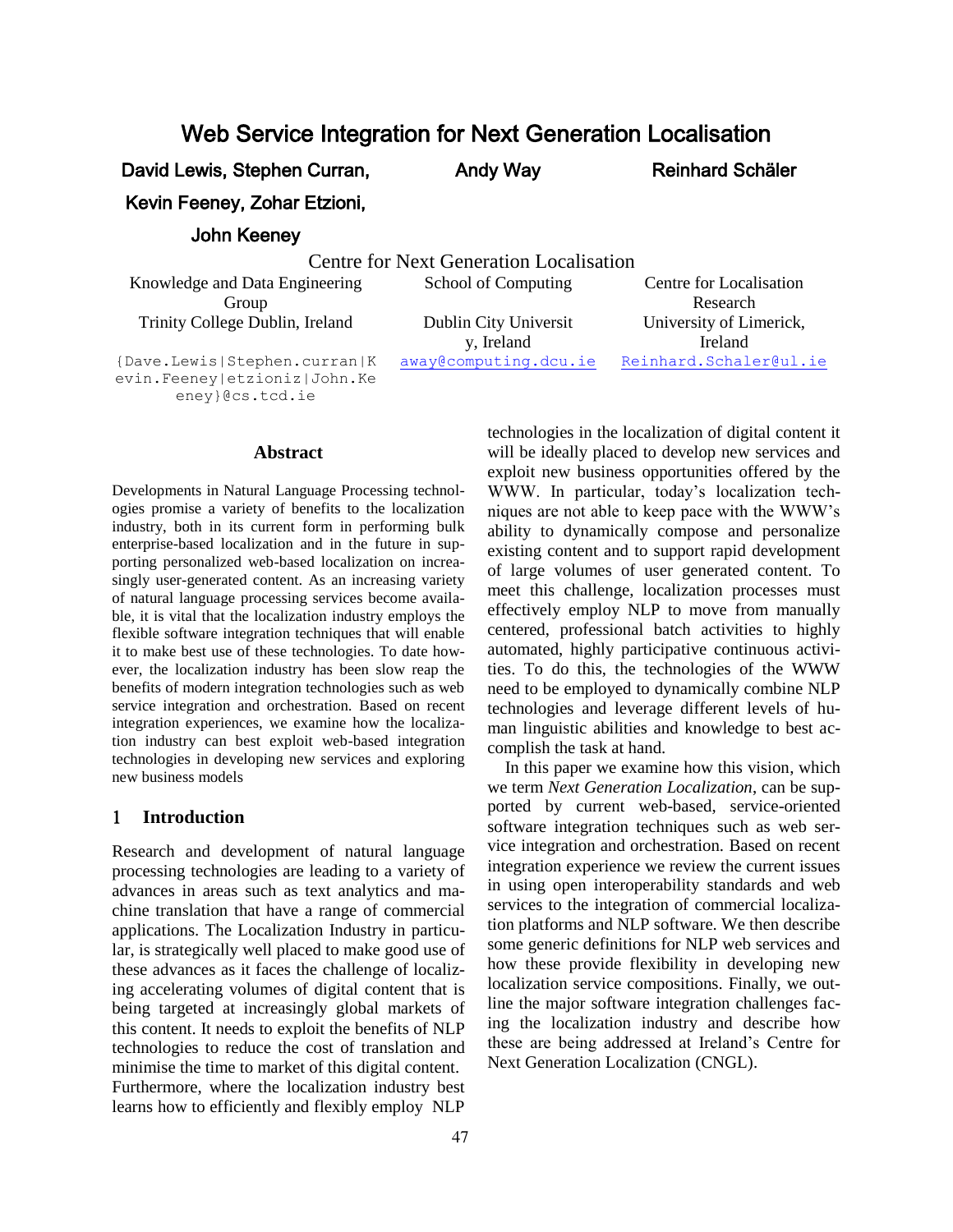#### **Next Generation Localization**

Traditional localization technologies and workflows are no longer able to cope with the escalating growth in volume. Traditional localization methods are not adequate to manage, localize and personalize unpredictable, on-line, multilingual, digital content. Machine Translation (MT) needs to be integrated into translation and post-editing workflows together with human translators. Novel machine-learning-based language technologies can automatically provide metadata annotations (labels) to localization input in order to automate localization standardization and management.



*Figure 1: Example use of Web Service Orchestration in a Localisation Workflow*

For Next Generation Localisation to be achieved, the individual components need to be interoperable and easily reconfigurable. The complexity of the resulting systems poses substantial software engineering challenges and crucially requires detailed user requirement studies, technical and user interface standards, as well as support for rapid prototyping and formative evaluation early on in the software lifecycle. Blueprints for an industrial environment for Next Generation Localisation, which we term a *Localisation Factory*, are needed to guide the development of localisation services systems integrating advanced language, digital content and localisation management technologies. However, in order to successfully achieve the goal of technical interoperability these services crucially needs to be supplemented by standardised localisation processes and workflows for the Localisation Factory. Figure 1 gives an overview of a typical localisation workflow, that would be used for translating the content such as the use manual for a product, into multiple languages for different target markets. Typically this involves segmenting the content into sentences, looking up previously translated sentences from a Translation Memory (MT), before passing untranslated segments to a Machine Translation (TM) service to generate further candidate translations. Next, the job is passed to professional translators, who can accept automated translations or provide their own translations. Current practice in performing such workflows uses localisation platforms such as SDL's Idiom WorldServer to integrate Translation Memory databases, Machine Translation packages and the routing of jobs to translators who typically work remotely under the management of a localisation service provision agency.

The localization industry has already undertaken a number of separate standardization activities to support interoperability between different localisation applications. The Localisation Industry Standards Association (LISA – www.lisa.org) has developed various localisation standards:

- Translation Memory Exchange (TMX) for exchanging TM database content. Many TM tool providers have implemented support for TMX in their products.
- Term Base eXchange (TBX): XML Terminology Exchange Standard. An XML linking standard, called Term Link, is also being investigated.
- Segmentation Rules eXchange (SRX), for exchanging the rule by which content is originally segmented. There has been very little support to date for SRX because segmentation is the main component that distinguished TM tools. Segmentation has direct consequences for the level of reuse of a TM. A TM's value is significantly reduced without the segmentation rules that were used to build it.
- Global information management Metrics eXchange (GMX): A partially populated family of standards of globalization and localizationrelated metrics

The Organization for the Advancement of Structured Information Standards (OASIS – www.oasisopen.org), which produces e-business standards has had a number of initiatives:

 XML Localisation Interchange File Format (XLIFF): XLIFF is the most common open standard for the exchange of localisable con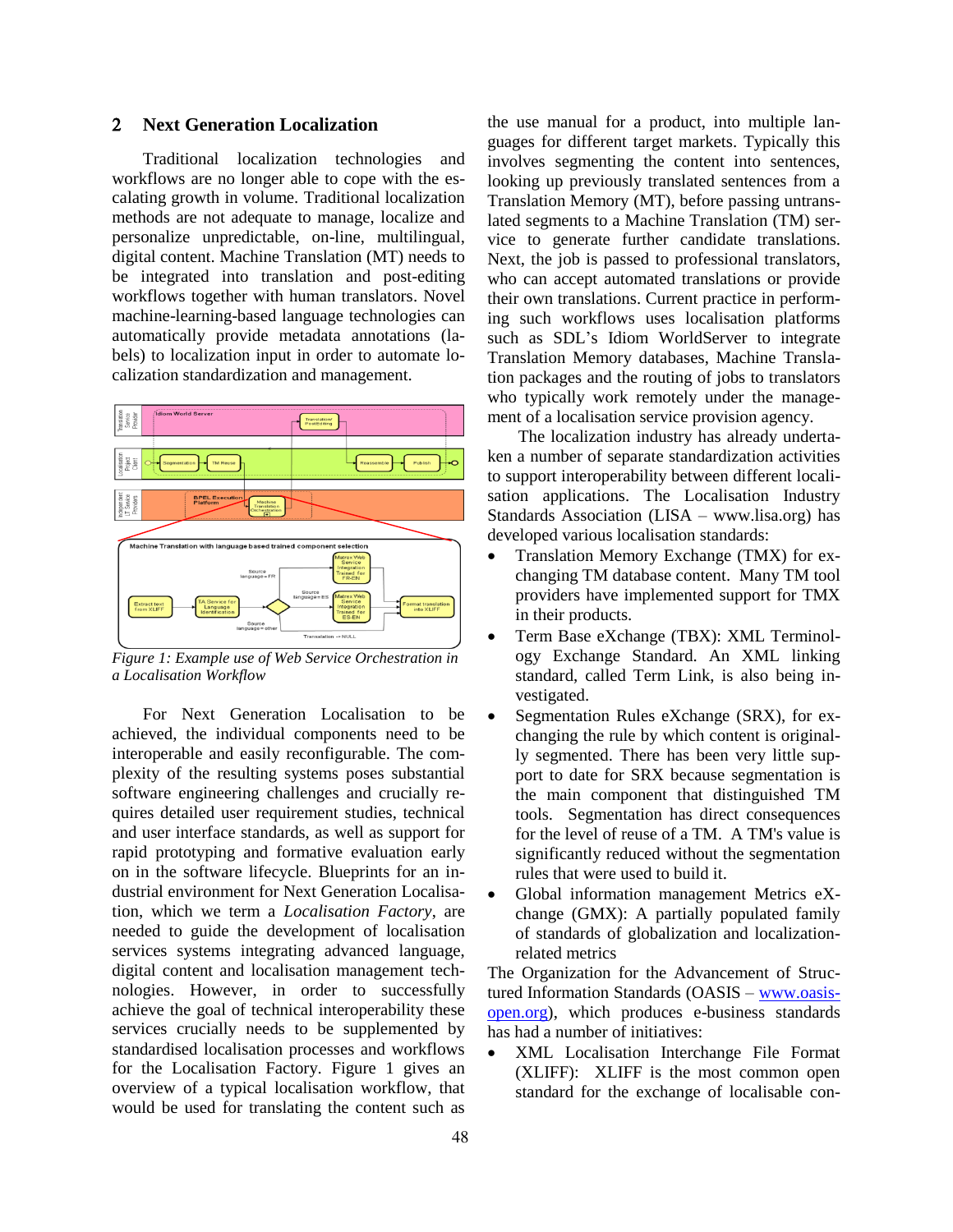tent and localisation process information between tools in a workflow. Many tool providers have implemented support for XLIFF in their products.

- Trans-WS for automating the translation and localization process as a Web service. There has not been much adoption of this standard. Work on the development and maintenance of the standard seems to be at a stand-still.
- Open Architecture for XML Authoring and Localization: A recently started group looking at linking many existing localisation standards

The W3C, which develops many web standards, has an Internationalisation Activity (www.w3.org/International) working on enabling the use Web technologies with different languages, scripts, and cultures. Specific standardisation includes the Internationalisation Tag Set to support internationalisation of XML Schema/DTDs.

To date, therefore, standard localisation processes and workflows addressing common interoperability issues have not yet been widely adopted. Outside of proprietary scenarios, digital publishers and service providers cannot integrate their processes and technologies and cannot provide independent performance measures. This implies lost business opportunities for many and missed opportunities for significant performance improvement for most of the stakeholders. We now examine how web services may help improve this situation.

## **Service Oriented Localization Integration**

The Centre for Next Generation Localisation [cngl] is developing a number of systems in order to investigate the issues that arise in integrating centralized workflows with community-based value creation. It aims to make full use of Service-Oriented Architecture [erl]. This advocates software integration through well defined functional interfaces that can be invoked remotely, typically using the Web's HTTP protocol with input and output parameters encoded in XML. The W3C have standardized an XML format, The Web Service Description Language (WSDL), for describing and exchanging such service definitions. Web services can be composed into more complicated applications using explicit control and data flow models that can be directly executed by workflow engines. This allows new

workflow applications to be defined declaratively and immediately executed, thus greatly reducing the integration costs of developing new workflows and increasing the flexibility to modify existing ones. Such web-service based service composition is known as Web Service Orchestration. OASIS has standardized web service orchestration language called the Business Process Execution Language (BPEL), which has resulted in the development of several commercial execution platform and BPEL workflow definition tools, which support workflow definition through dragand drop interfaces. In CNGL, web services and web service orchestration are used for integrating components and operating workflows between potential partners in the commercial localization value chain. This provides a high degree of flexibility in integrating the different language technologies and localization products into different workflow configurations for the project, while avoiding reliance on any single proprietary platform. As an initial exploration of this space a system integration trial was undertaken. The use of BPEL for integrating NLP software has previously been used in the LanguageGrid project, but is a purely in support of academic research integration. Our work aimed flexibility instantiate commercial localisation workflow using NLP software wrapped in services that are orchestrated using BPEL, while, as indicated in Figure 1, still integrating with commercial localisation workflow tools. This exploration also included extending the human element of the localisation workflow by soliciting translations from a body of volunteer translators. This is seen as more appropriate if the required translation is not time constrained and it often forms part of a customer relationship strategy. Quality management may require involvement of volunteer post-editors, and incomplete or poor translations may ultimately still need to be referred to professional translators.

Thus our workflows can be configured to operate in parallel to provide alternative translations. In the professional localization workflow, after the MT stage, the candidate translation would be returned to the SDL Worldserver platform via which professional translators and post-editors are able to complete the task. In the crowd-sourcing variation, this manual step is instead performed by passing the job to a similar application implemented as a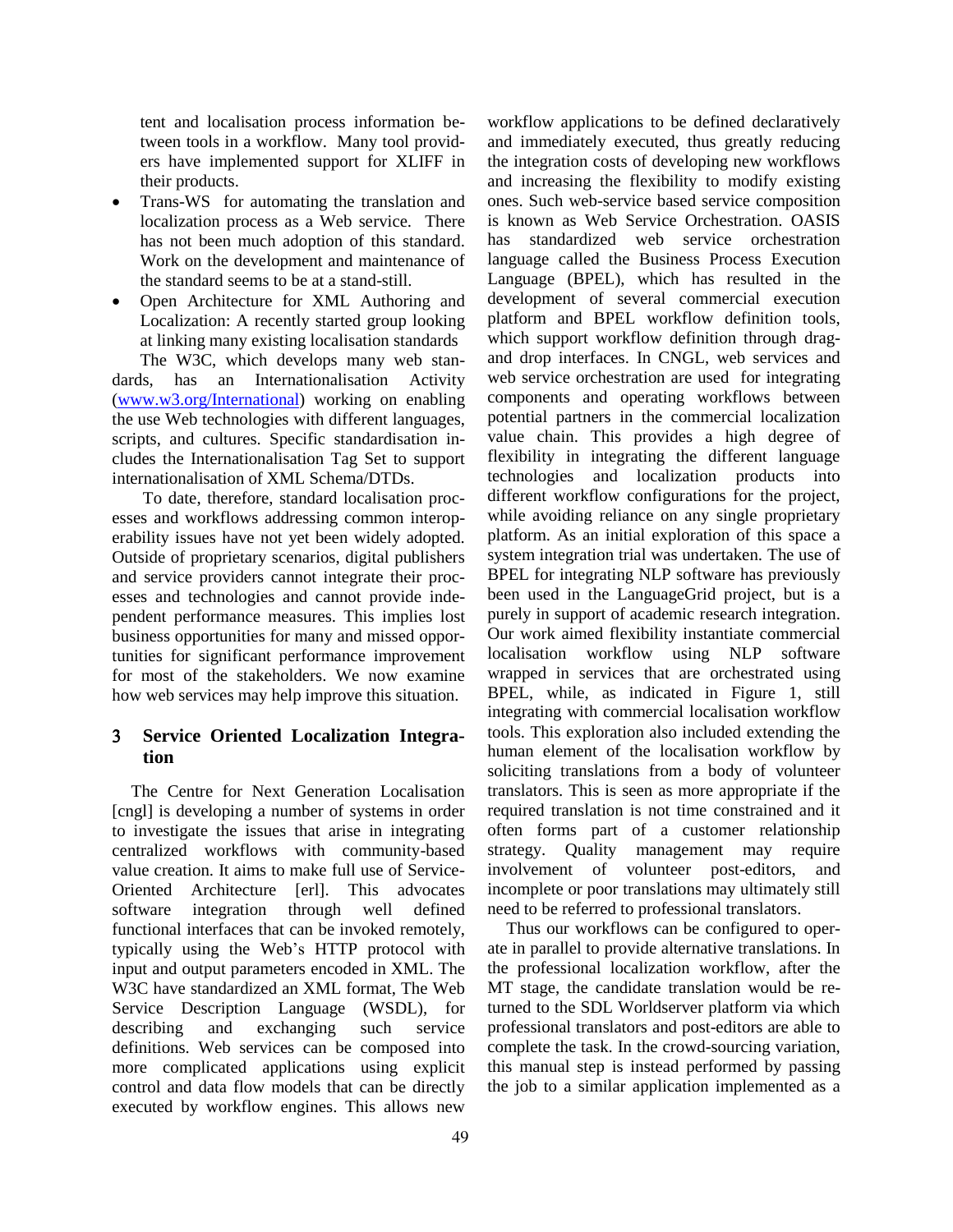plug-in to the Drupal collaborative content management system.

Our implementation uses the XLIFF format as a standard for encapsulating the various transformations that happen to a resource as it passes through the localisation process. It should be noted, however, that support for XLIFF is partial at best in most localisation tools. Where the standard is supported, there are often different, specific flavours used, and embedded elements within the XLIFF can be lost as the resource passes through various stages in the process. Another problem with incorporating current tools in our service-oriented framework is that some of them, such as IBM's UIMA, are designed to function in a batch mode – which does not map cleanly to services. Nevertheless, despite a range of practical problems, it was in general possible to engineer service front-ends for most of these tools so that they can be integrated into a composable service infrastructure. In the following section we proceed to detail the design of the generic web services we defined for this system and discuss the option undertaken in their implementation.

#### **3.1 Web Service Definitions**

The OASIS TWS working group remains the only real attempt to define web-services to support the localization process. However, TWS has a limited scope. Rather than aiming to support the dynamic composition of language services into flexible localization workflows, it concentrates on supporting the negotiation of "jobs" between service providers. It is primarily intended to support the efficient out-sourcing of localization and translation jobs and it does not address the composition of language-services to form automated workflows.

Therefore, in order to deploy web-services to support such composition, there is little standardisation to rely on. Thus, a first step in addressing the problem is to design a set of web-services and their interfaces suitable for the task. In designing these services, it is worthwhile to recall the general goals of service-oriented architectures; the services should be designed to be as flexible and general as possible and they should neither be tightly coupled to one another, nor to the overall system which they are part of. Furthermore, in keeping with the general trends in service designs [foster], variability in service behavior should generally be supported through the passed data-structures rather than through different function signatures.

Bearing these design goals in mind, we can begin to analyse the basic requirements of localisation with a view to translating these requirements into concrete service definitions. However, in order to further simplify this task, we adopt certain assumptions about the data-formats that will be deployed. Firstly, we assume that UTF-8 is the universal character encoding scheme in use across our services. Secondly, we assume that XLIFF is employed as the standard format for exchanging localization data between different parts of the localisation process.

XLIFF is primarily focused on describing a resource in terms of source segments and target segments. Essentially, it assumes the following model: a localization job can be divided up into a set of translatable resources. Each of these resources is represented as an XLIFF file. Each resource can be further sub-divided into a sequence of translatable segments (which may be defined by an SRX configuration). Each of these source segments can be associated with a number of target segments, which represent the source segment translated into a target language. Finally, XLIFF also supports the association of various pieces of meta-data with each resource or with the various elements into which the resource is sub-divided.

This simple basic structure allows us to define a very simple set of general web-services, each of which serves to transform the XLIFF in some way. These three basic classes of services transform the XLIFF inputs in the following ways:

- 1. Addition of target segments.
- 2. Sorting of target candidates
- 3. Addition of meta-data.

Thus, we adopt these service-types as the set of basic, general service interfaces that our services will implement. They allow us to apply a wide range of useful language-technology processes to localization content through an extremely simple set of service interfaces. To give some examples of how concrete services map onto these basic interfaces:

 A machine translation service is a manifestation of type 1. It adds translations, as target segments, for source segments in the XLIFF file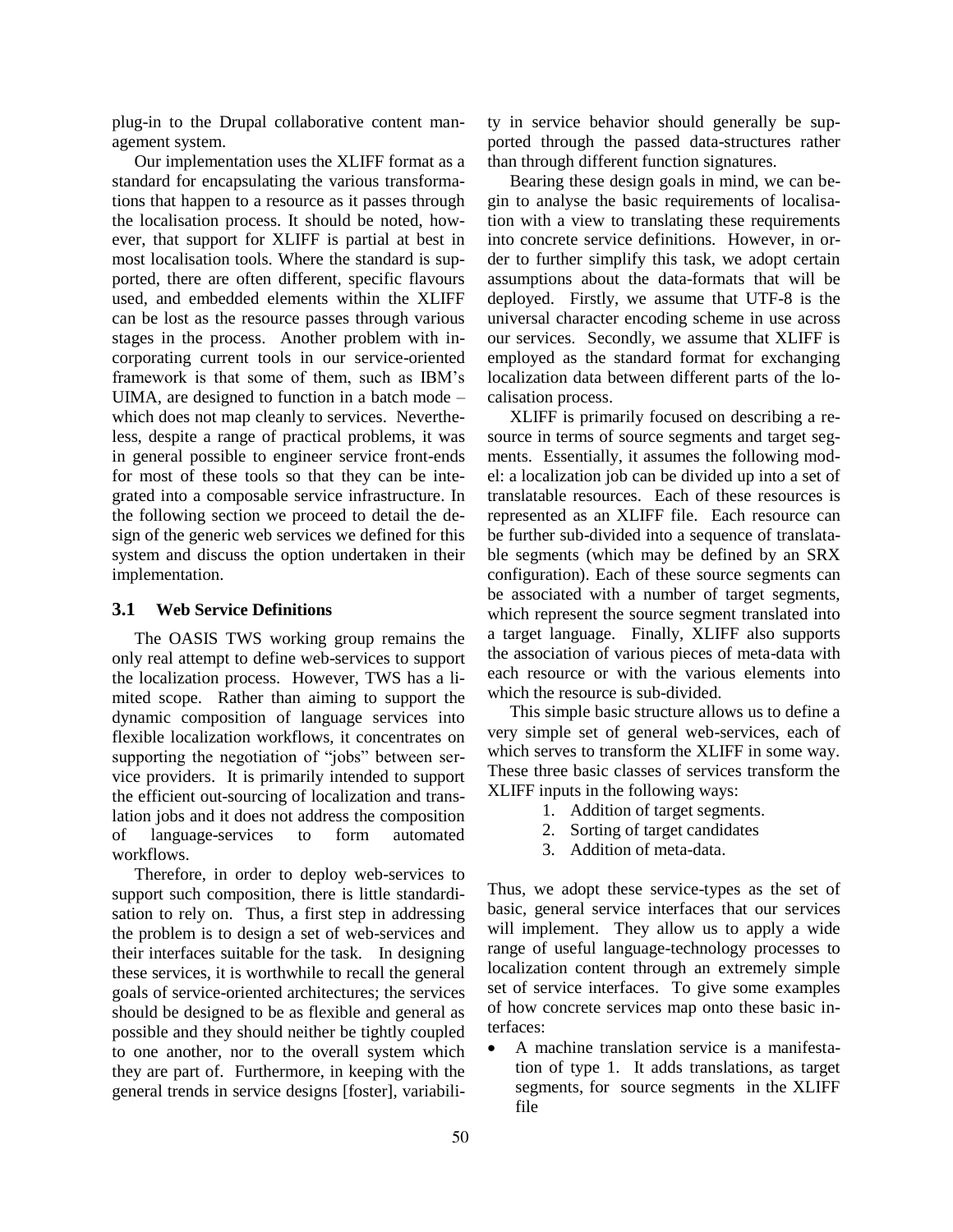- A translation memory leveraging service is, similarly, implemented as a service of type 1. It can be considered as a special case of a translation service.
- Our basic service-design supports the application of multiple TM and MT services to each XLIFF file, potentially producing multiple translation candidates for each source segment. There are various situations where there is a need to order these candidates – for example to choose which one will actually be used in the final translation, or to present a sorted list to a human user to allow them to most conveniently select the candidate that is most likely to be selected by them. These services can be implemented using the common type 2 interface.
- A wide range of text analytics service can be implemented as services of type 3. For example, domain identification, language identification and various tagging services are all instantiations of this type.

Although these service types are generic, in terms of the transformations that they apply to the XLIFF content, they may be very different in terms of their management and configuration. Thus, it is neither possible nor desirable to devise generic management interfaces – these interfaces need to be tailored to the particular requirements of each specific service. Thus, each service really consists of two specifications – an implementation of the generic interface which allows the service to be easily integrated as a standard component into a workflow that transforms the XLIFF content, and a specific interface that defines how the service can be configured and managed. The following section provides several examples of specific services and their management interfaces.

Although XLIFF provides significant support for management of the transformation of resources as they proceed through the localisation workflow, it is not a universal solution. It is an inherently resource-oriented standard and it is thus not well suited for the aggregation of meta-data that has broader scope than that of the translatable resource. For example, in the course of a localisation workflow, we may wish to store state information relating to the user, the project, the workflow itself or various other entities that are not expressible as XLIFF resources. Therefore, a service-oriented localization workflow has a need for a service which allows the setting and retrieving of such meta-data. The following section also includes a basic outline of a service which can provide such functionality across the localization workflow.

Finally, it should be pointed out that BPEL does not provide a universal solution to the problem of constructing workflows. It is primarily designed to facilitate the orchestration of automated web-services and does not map well to human processes. This has been acknowledged in the proposed BPEL4People extension and the incorporation of better support for human tasks is also a key motivating factor for the development of the YAWL workflow specification language – a BPEL alternative [vanderaalst]. To overcome this limitation, we have designed a general purpose service which allows components to query the state of human tasks within the workflow – this allows workflows to be responsive to the progress of human tasks (e.g. by redirecting a task that is taking too long).

#### **3.2 An MT Web Service**

As part of our work within CNGL in the development of a Localisation Factory we have engineered a web service capable of leveraging translations from multiple automated translation components. The service operates by taking in an XLIFF document, iterating the segments of the document and getting a translation from each of the translation components for each segment. These translations are attached to the segment within the XLIFF and the service returns the final XLIFF document back to the client. The service can be configured to use any permutation of the automated translation components depending on the workflow in which the service finds itself operating. Some translation components may be inappropriate in a given workflow context and may be removed. The service also allows for the weighting of translations coming from different translation components so that certain translations are preferred above others.

The service implementation leverages translation from two open web based translation systems Microsoft Live Translator [mslive] and Yahoo Babelfish [babelfish]. Microsoft Live Translator can be accessed through a web service interface. Yahoo Babelfish has no web service interface so getting back translations is implemented through a screen-scraping technique on the HTML document returned.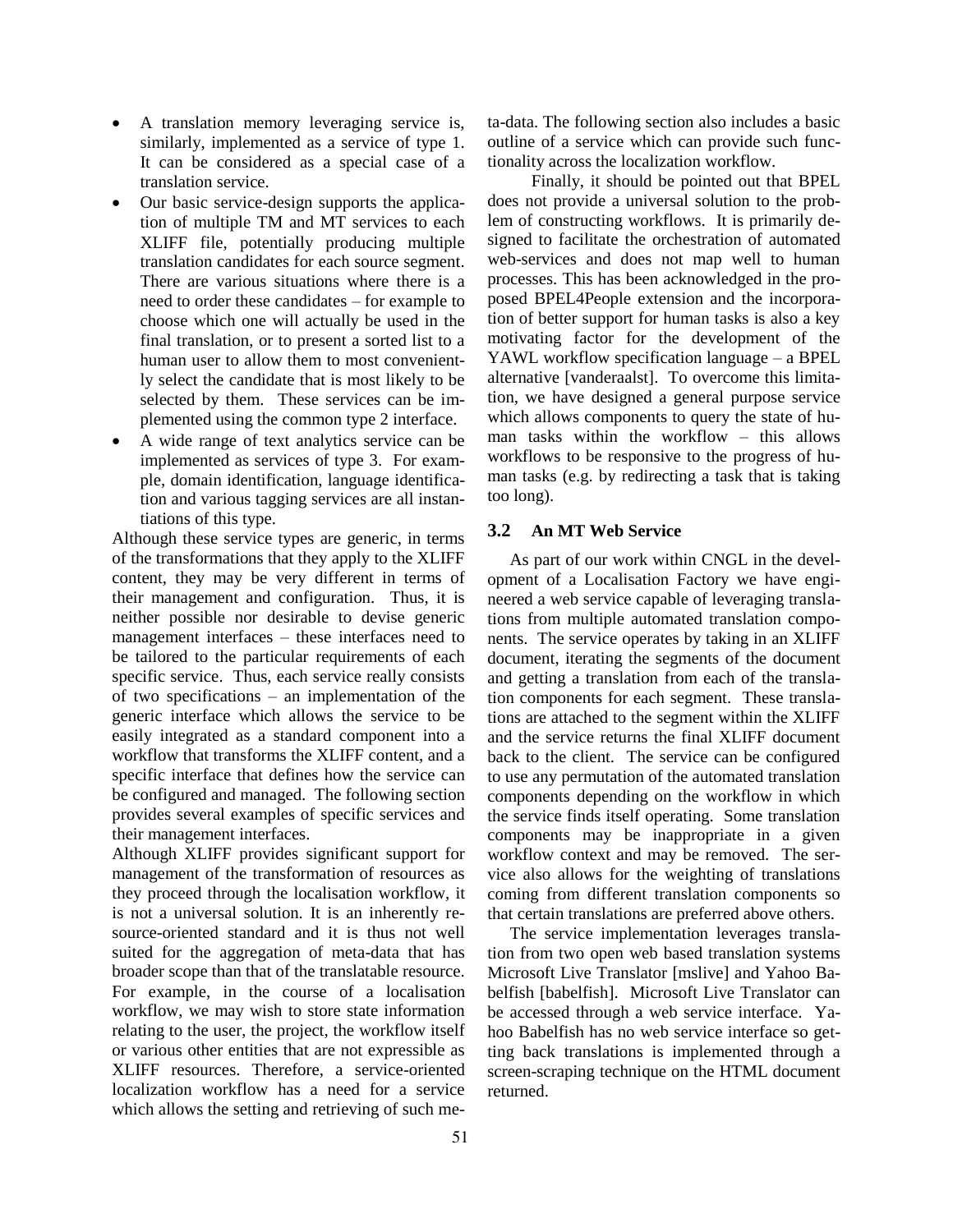The service also makes use of MaTrEx [matrex], a hybrid statistical/example-based machine translation system developed by our partner university Dublin City University. MaTreX makes use of the open-source Moses decoder [moses]. Translation models are created using MaTreX and are passed to the Moses decoder which performs that translation from source to target language. We took the Moses decoder and wrapped it in a web service. The web service pipes segments for translation to Moses which responds with translations. This translation model is produced based on aligned source and target corpora of content representative of the content passing through the workflow.

Finally we have taken a translation memory product LanguageExchange from Alchemy, an industrial partner within the project, and added that to the list of automated translation components available to our service. This allows any previous human translations to be leveraged during the automated translation process.

The service is engineered using Business Process Execution Language (BPEL) to orchestrate the calling of the various translation components that compose the service. BPEL allows those managing the service to easily compose a particular configuration of the service. Translation components can be easily added or removed from the service. The tool support around BPEL means that the user does not need a background in programming to develop a particular configuration of the components.

One problem we encountered implementing the MT service as a wrapper around existing components was that they are unable to handle internal markup within the segments. Segments passing through a localisation workflow are likely to contain markup to indicate particular formatting of the text. The machine translation components are only able to handle free text and the markup is not preserved during translation. Another problem encountered in using free web services over the Internet was that implementations did not encourage volume invocations, with source IP addresses requesting high volumes being blacklisted.

#### **3.3 A Text Analytics Web Service**

We have implemented a generic textcategorization service to provide text-analytic support for localization workflows. It takes an XLIFF file as input and produces an XLIFF file as output, transforming it by adding meta-data (a type 3 transform). The meta-data can be added either on a file-basis or on a segment basis, depending on the requirements of the workflow as expressed in the service's configuration. The service provides a simple and generic XLIFF transformation as part of the localization workflow, while the management interface provides flexible configurability.

The management interface is designed in order to support multiple text analytic engines, each of which can support multiple categorization schema at once. Our implementation uses two text engines, the open source TextCat package [textcat] and IBM's Fragma software [fragma]. The following operations are provided by the service:

**Operation createSchema:** The createSchema function creates a new categorisation schema based on a provided set of training data, which can optionally be provided by an RSS feed for ongoing training data updates.

**Operation getEngines:** This returns a list (encoded in XML) of the categorisation engines that are available to the Service. This allows the client to specify that a specific categorisation engine be used in subsequent requests.

**Operation viewSchema:** This returns a list of the categories contained within a schema (and the details of the engine that was used to create it).

**Operation addData:** This operation adds a piece of training data to a categorisation schema - i.e. it allows components to tell the service that a piece of text has a known category of categoryID according to the schema with schemaID.

**Operation categorise**: This provides a categorisation of text provided as an XLIFF segment, according to a specified schema taken form the list supported by the service.

## **3.4 A Crowd-sourcing Web Service**

In order to allow the localization workflow to incorporate crowd-sourcing, by which we mean collaborative input from a volunteer web-based usercommunity, we have designed and implemented a web-service interface. This interface is designed to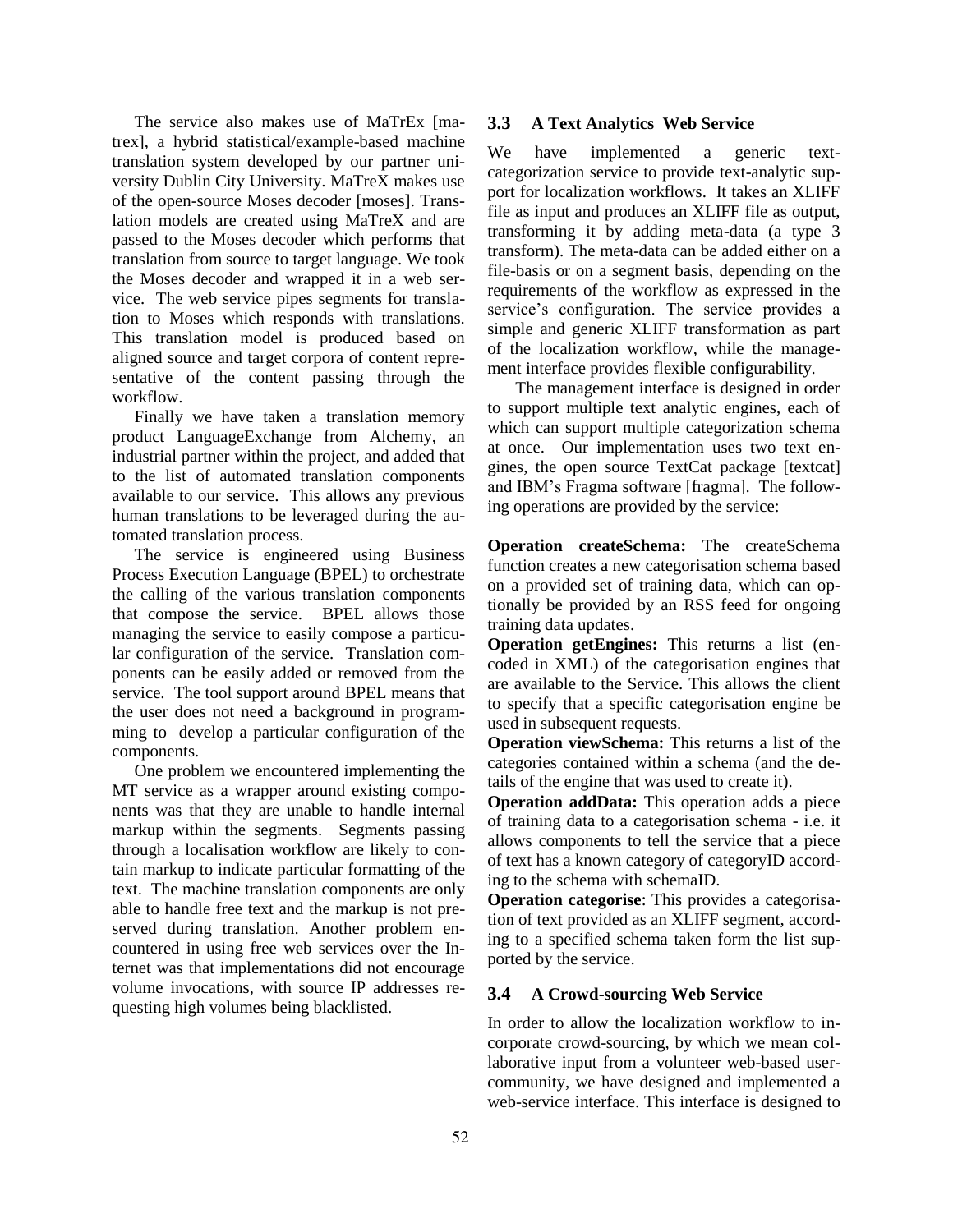allow stages in the localization job to be handed off to such a community. From the point of view of the workflow, the important thing is that the localisation requirements can be adequately specified and that the status of the job can be ascertained by other elements in the workflow – allowing them to react to the progress (or lack thereof) in the task and, for example, to allow the job to be redirected to another process when it is not progressing satisfactorily.

Our service design is focused on supporting crowd-sourcing, but it is intended to extend it to offer general-purpose support for the integration of human-tasks into a BPEL workflow. It serves as a testbed and proof of concept for the development of a generic localization human task interface. The initial specification has been derived from the TWS specification [tws], but incorporates several important changes. Firstly, it is greatly simplified by removing all the quote-related functions and replacing them with the RequestJob and SubmitJob functions and combining all of the job control functions into a single updateJob function and combining the two job list functions into one.

TWS, as a standard focused on support for localization outsourcing – hence the concentration on negotiating 'quotes' between partners. Our requirements are quite different – we cannot assume that there is any price, or even any formal agreement which governs crowd-sourcing. Indeed, in general, a major problem with TWS which hindered its uptake is that it assumed a particular business model – in practice localization jobs are not so automated, nor so quick that automated price negotiation is a particularly desired feature. Such information can be incorporated into a Job Description data structure, but a generic humantask interface should not assume any particular business model – hence the significant changes between our API and that of TWS. Nevertheless, there is much clear and well-structured thinking contained in the TWS standard – how best to describe language pairs, jobs and various other commonly referenced ideas in a localization workflow. By using TWS as a base, we can take advantage of all of that work rather than designing our own data-structures from scratch. The main operation are as follows:

**Operation requestJob:** The JobDescription input parameter is an XML format which contains details of the job that is being requested. The returned datatype is the details of the job that is offered by the service. These are not necessarily the same. For example, the requested job might contain several language pairs, but the returned description might not contain all of these language pairs as some of those requested might not be available in the service. Generally, it can be assumed that the service will make its "best effort" to fulfill the requirements and the returned data will be as close as it can get to the requirements submitted.

**Operation submitJob:** This operation works exactly as the one above, except for the fact that it submits the job to the service with the particular JobDescription required and receives back the JobDescription that will actually be carried out. **Operation retrieveJobList:** This accepts a Job-Description input parameter, an XML format which contains a 'filter' on the various active jobs. The operation will return a list of all of the jobs which match that specified in the JobdDescription argument.

**Operation updateJob:** A JobDescription input parameter is an XML format which contains a description of the various changes to the job that are being requested. The function will return a description which details the new, updated state of the job (note that the service does not have to follow all the requested changes and might ignore them).

**Operation retrieveJob:** A JobDescription input parameter is an XML format which contains a 'filter' on the various jobs. The operation returns a URI from which the client can retrieve the localised content corresponding to the filters.

**Operation associateResource:** This functions associates a resource (TM / Glossary / etc) with a particular job. The returned value is the URI of the resource (which may be different than the passed ResURI). The types of resource supported will need to be decided upon.

## **Future Work: Translation Quality**

The next challenge to applying these techniques to workable industrial workflows is to fully address the metrology of such workflows. The current approach does not support the instrumentation of web services to provide quality measurements. Further, such quality measures need to be provided in a way that is relevant to the quality of the workflow as a whole and the business-driven key performance indicators which it aims to support.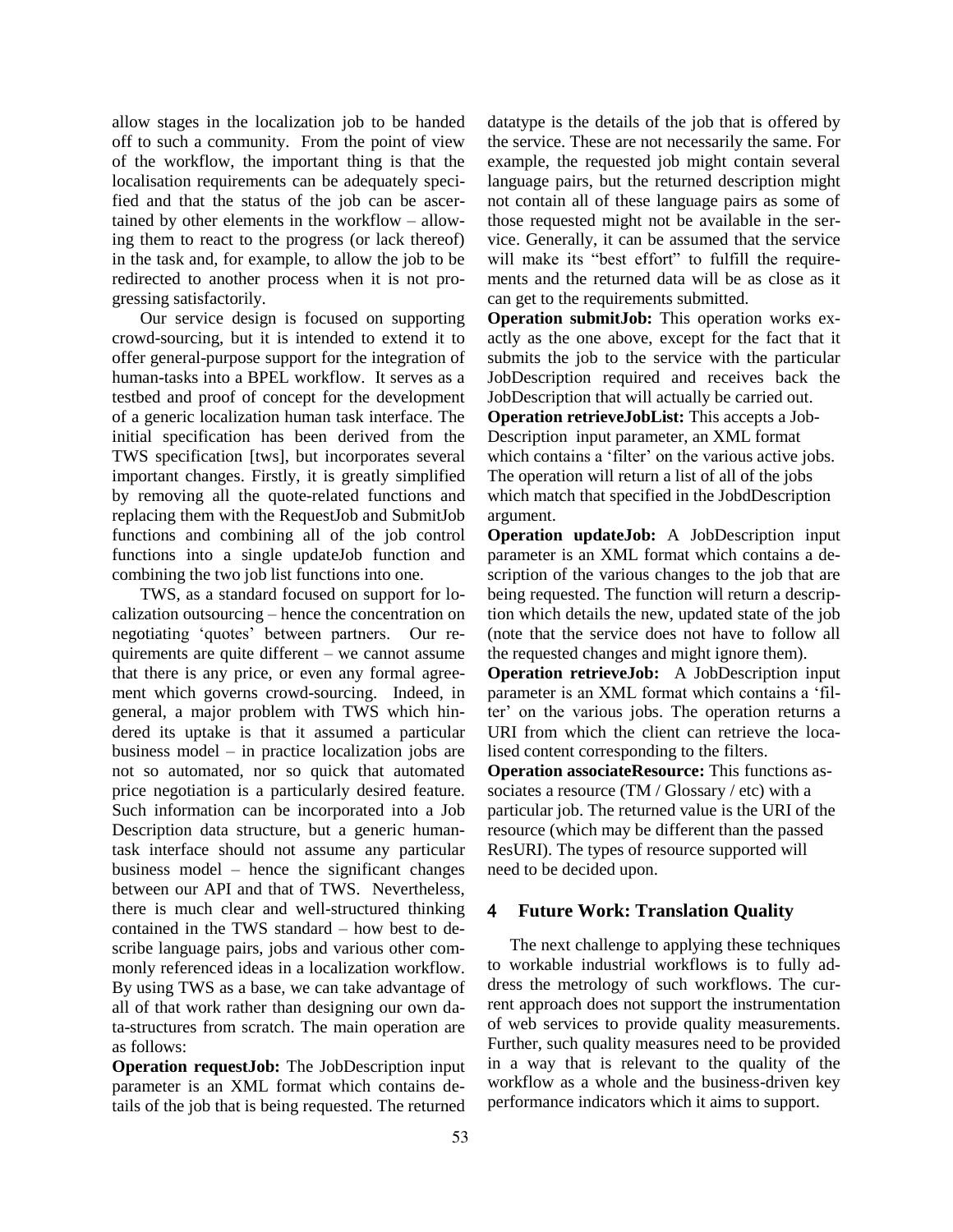However, the integration of translation quality metrics across different forms of workflow and different industrial workflow components and linguistic technologies has been widely identified as requiring considerable further investigation. Even the most basic metric used in commercial workflow, the word count against which translation effort is estimated, is calculated differently by different workflow systems. This particular case has already been addressed by LISA though its proposal for Global information management Metrics eXchange (GMX) [gmx].

It is hardly surprising, therefore, that closing the gap between the metrics typically used by MT system developers and what is needed to support the use of MT in commercial localization workflows is likely to be even more challenging. For example, metrics such as BLEU [bleu] are well-understood by MT developers used to participating in largescale open MT evaluations such as NIST; a BLEU score of 0.8 (say) means either that one's MT system is extremely good, or that the task is quite simple, or both, or even that there are a large number of reference translations against which the system output is being compared. On the other hand, a score of 0.2 means that the quality is poor, that there is probably only one reference translation against which candidate translations are being evaluated, or that the task is a very complex one.

However, neither score means anything (much) to a potential user. In the localization industry, Translation Memory is much more widely used, and there users and vendors use a different metric, namely fuzzy match score, i.e. how closely a previously translated source sentence matches the current input string. Users typically 'know' that a score of around 70% fuzzy match is useful, whereas for a lower scored sentence it is likely to be quicker to translate this from scratch.

One of our research goals in the CNGL is to bring these two communities closer together by developing a translation quality metric that speaks to both sets of people, developers and users. One step in the right direction might be the Translation Edit Rate metric [ter], which measures the number of editing commands (deletions, substitutions, and insertions) that need to be carried out in order to transform the MT output into the reference translation(s). This is being quite widely used in the MT community (cf. the Global Autonomous Language Exploitation (GALE) project) by MT developers,

and speaks a language that users understand well. User studies will very much inform the directions that such research will take, but there are reasons to believe that the gap can be bridged.

Supposing then that such hurdles can be overcome, broadly speaking, the quality of a translation process might be dependent on multiple factors, each of which could be measured both intrinsically and extrinsically, including;

- Source and destination languages
- Content domain
- Diversity of vocabulary
- Repetitiveness of text
- Length and complexity of sentences
- Availability of relevant translation memories
- The cost and time incurred per translated word

Often control of quality of the translation process can be impacted most directly by the quality of the human translators and the degree of control exerted over the source text. Different levels of linguistic quality assurance may be undertaken and posteditors (who are often more experienced translators and therefore more expensive) are involved in handling incomplete or missing translations. However, even in professional translation environments, translation quality is regarded as relatively subjective and exact measurement of the quality of translation is therefore problematic.

#### **Conclusion**

In this paper we have discussed some the challenges faced in taking a web service integration and orchestration approach to the development of next generation localization workflows. Based on our experiences of using these approaches to integrate both existing localization products and cutting edge research prototypes in MT , TA and crowd-sourcing, new, innovative localisation workflows can be rapidly assembled. The maturity of the BPEL standard and the design of general purpose, reusable web service interfaces are key to this success.

**Acknowledgments:** This research is supported by the Science Foundation Ireland (Grant 07/CE/I1142) as part of the Centre for Next Generation Localisation (www.cngl.ie) at Trinity College Dublin.